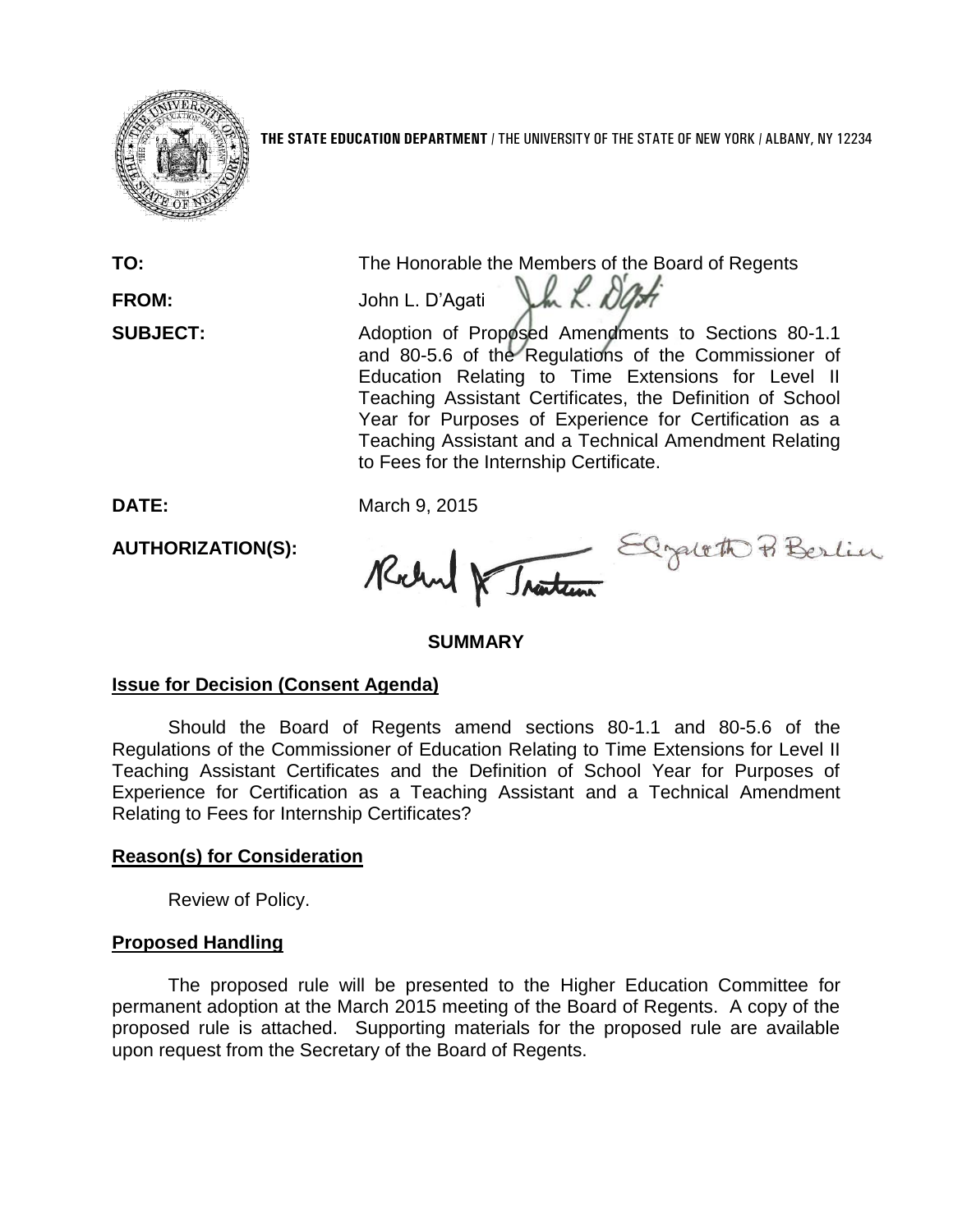## **Procedural History**

A Notice of Proposed Rule Making was published in the State Register on December 31, 2014 for a 45-day public comment period.

### **Background Information**

### Teaching Assistant Level II Time Extension

In June 2000, the Board of Regents established the requirements for Teaching Assistant Level I, Level II, and Level III certificates. Teaching assistants advance through three levels of certificates (Level I through Level III). Level I and II certificates are time-limited. In April 2006, the regulations were revised to make the Level I certificate valid for three years and it could be renewed on one occasion only for three years. The Level II certificate is valid for three years and may only be extended by the Commissioner for a candidate called to active duty in the Armed Services for the period of active service and an additional 12 months from the end of such service. To gain the Level III permanent certificate, a candidate must meet the citizenship requirements of section 3001 of the Education law which requires U.S. citizenship or lawful permanent resident status issued by the U.S. Citizenship and Immigration Services (USCIS).

Some teaching assistants have reached the end of the validity of their Teaching Assistant Level II certificate and have not gained the required citizenship status for a Level III certificate. The time period to obtain citizenship status from the USCIS can take numerous years. Therefore, the proposed amendment provides candidates seeking a Level III certificate with a one-year time extension, which may be renewed one year at a time to the holders of Teaching Assistant Level II certificate while they are pursuing citizenship. In order to gain the time extension, the certificate holder must supply sufficient proof that he/he is pursuing citizenship or lawful permanent residence form the USCIS. The Department has a similar regulation in place for teachers, school leaders and pupil personnel pursuing their Professional/Permanent certificate.

### Definition of School Year for Purposes of Experience for Certification as a Teaching **Assistant**

Teaching Assistants must have one school year of satisfactory employment to gain a Level II or Level III Teaching Assistant certificate. The Department recommends that school year be defined for this purpose as 180 days of full-time employment, or its equivalent as defined by the Commissioner.

#### Fee for Internship certificate

In December 2009, section 80-5.9(a) of the Commissioner's Regulations was amended to include a \$50 fee for an internship certificate. The proposed amendment contains a technical amendment to remove the reference to "without fee" in the definition of internship certificate in section 80-1.1 of the Commissioner's Regulations to be consistent with section 80-5.9(a) of the Commissioner's Regulations.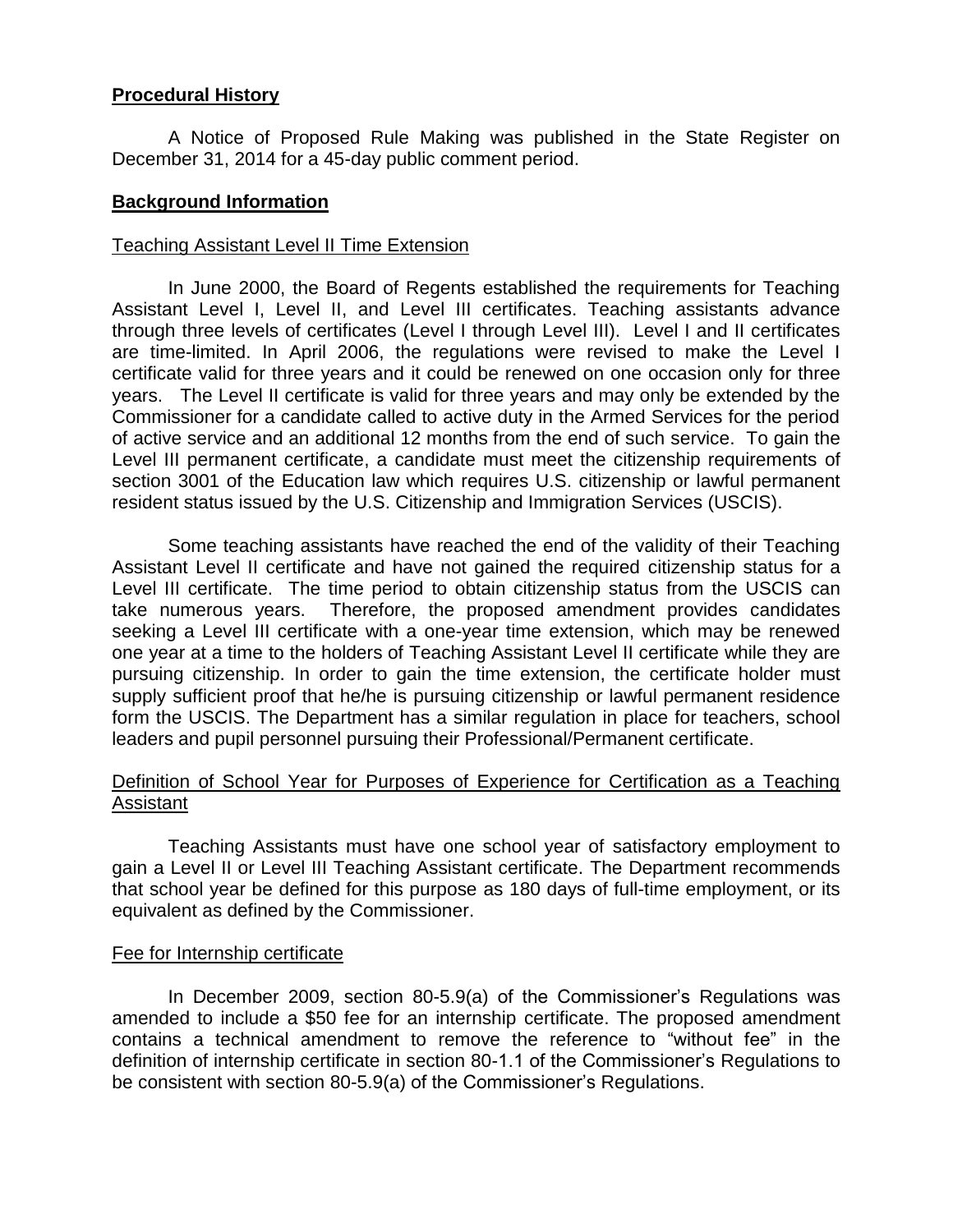### **Recommendation**

VOTED: That paragraph (24) of subdivision (b) of section 80-1.1 of the Regulations of the Commissioner be amended and that subdivisions (a) through (d) of section 80-5.6 of the Regulations of the Commissioner shall be renumbered as subdivisions (b) through (e) of section 80-5.6 of the Regulations of the Commissioner of Education and a new subdivision (a) be added to section 80-5.6 of the Regulations of the Commissioner, as submitted, effective April 1, 2015.

### **Timetable for Implementation**

It is anticipated that the proposed amendment will be adopted at the March 2015 Regents meeting. If adopted at the March 2015 meeting, the proposed rule will take effect on April 1, 2015.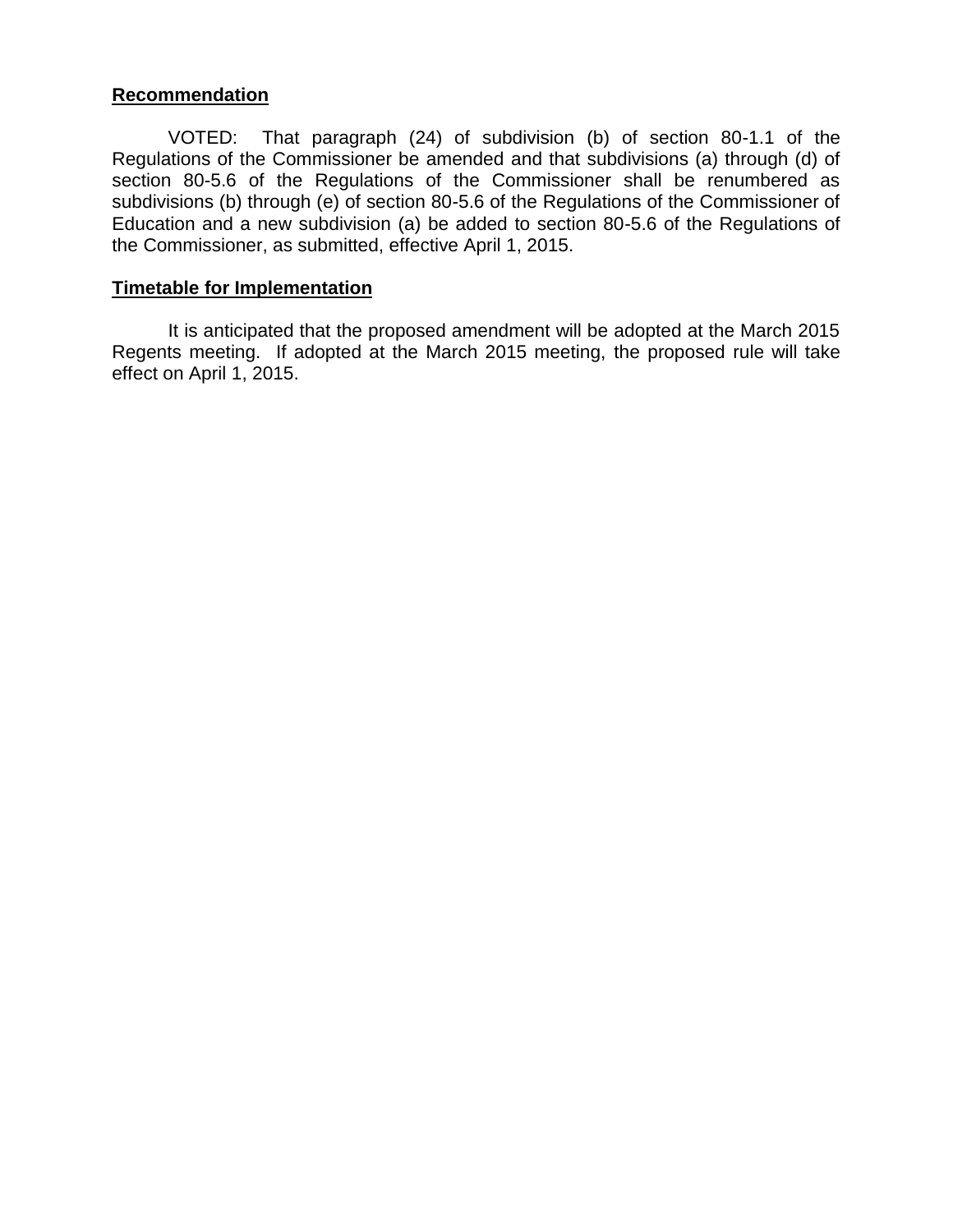#### AMENDMENT TO THE REGULATIONS OF THE COMMISSIONER OF EDUCATION

Pursuant to sections 207, 305, 3001, 3004, 3006 and 3009 of the Education Law.

1. Paragraph (24) of subdivision (b) of section 80-1.1 of the Regulations of the Commissioner shall be amended, effective April 1, 2015, to read as follows:

(24) *Internship certificate* means the certificate issued a student in a registered or approved graduate program of teacher education which includes an internship experience(s) and who has completed at least one-half of the semester hour requirement for the program and may, at the request of the institution, be issued an internship certificate [without fee].

2. Subdivisions (a) through (d) of section 80-5.6 of the Regulations of the Commissioner shall be renumbered as subdivisions (b) through (e) of section 80-5.6 of the Regulations of the Commissioner of Education and a new subdivision (a) shall be added to section 80-5.6 of the Regulations of the Commissioner, effective April 1, 2015, to read as follows:

(a) For purposes of this section, *school year* shall mean a minimum of 180 days of full-time school experience or the substantial equivalent, as defined by the Commissioner.

3. Subclause (2) of clause (b) of subparagraph (ii) of paragraph (2) of subdivision (b) of section 80-5.6 of the Regulations of the Commissioner shall be amended, effective April 1, 2015, to read as follows:

(2) Time validity. The certificate shall be valid for three years from its effective date and shall not be renewable, except that the validity period of the level II teaching assistant certificate may be extended by the commissioner for a candidate called to active duty in the Armed Forces for the period of active service and an additional 12 months from the end of such service. The commissioner may also extend the time